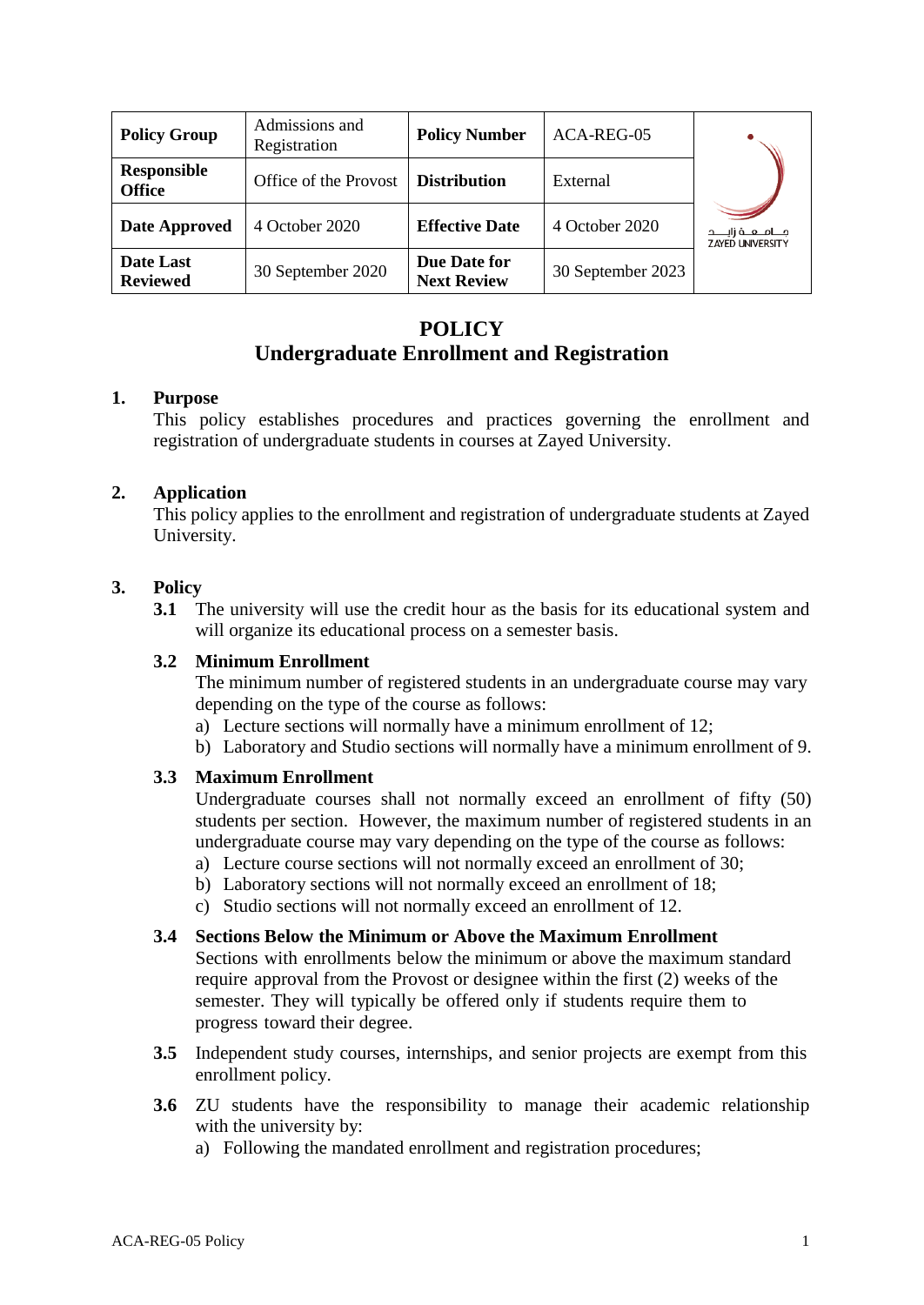- b) Obtaining the relevant information and academic advice regarding enrollment and registration;
- c) Following their own class and final exam schedules;
- d) Attending their classes as per the attendance policy.
- **3.7** Students are expected to register in each regular academic semester (not including the summer sessions), and to continue in active registration, from the time they first enroll at the university.
- **3.8** Students are expected to meet with their designated advisors during the announced registration period in order to register for the following semester's courses.
- **3.9** Students are responsible to be aware of any changes to university policies, academic requirements, programs, calendar events, and/or changes in academic status. Notifications sent to a student's university email account are considered official notifications.
- **3.10** Conditions for course load, schedule change, auditing a course, withdrawal from a course, suspension from the university, and withdrawal from the university are contained in the accompanying procedures.

#### **4. Related Policies and Laws**

ACA-REG-01 Undergraduate Admission to Zayed University ACA-REG-02 Advanced Placement and Challenge Examinations ACA-REG-07 Undergraduate Student Attendance ACA-STU-15 Alumni

#### **5. Administration**

This policy is administered by the Admissions and Registration Department.

| Date              | <b>Revision</b>                                                                                                                                                                                                                                                                                                                                                                                                                                              |  |  |
|-------------------|--------------------------------------------------------------------------------------------------------------------------------------------------------------------------------------------------------------------------------------------------------------------------------------------------------------------------------------------------------------------------------------------------------------------------------------------------------------|--|--|
| 4 October 2020    | President's Decree issued (PD #90 of 2020).                                                                                                                                                                                                                                                                                                                                                                                                                  |  |  |
| 30 September 2020 | Approved by the University Council.                                                                                                                                                                                                                                                                                                                                                                                                                          |  |  |
| 23 September 2020 | Reviewed by the UC Academic Affairs Committee and sent back for<br>further consideration of maximum and minimum numbers for course or<br>section (3.2 and 3.3) ( <i>action completed</i> ).                                                                                                                                                                                                                                                                  |  |  |
| 21 September 2020 | Endorsed by the Academic Council.                                                                                                                                                                                                                                                                                                                                                                                                                            |  |  |
| 14 September 2020 | Endorsed by the Deans' and Provost's Councils subject to the<br>clarification of maximum and minimum numbers in 3.2 and 3.3 (action<br>completed).                                                                                                                                                                                                                                                                                                           |  |  |
| 3 September 2020  | Revisions:<br>Merged ACA-REG-05 Enrollment and Registration and ACA-REG-<br>05b Course Enrollment policies and edited as appropriate;<br>ACA-REG-05b is now recommended for retirement;<br>Deleted implementation details as they are in the procedures;<br>Emphasized that this policy is for undergraduate students as GSD<br>has its own registration policy;<br>Added External Distribution;<br>Added a sentence about the maximum sizes of lab classes. |  |  |

#### **6. Revision History**